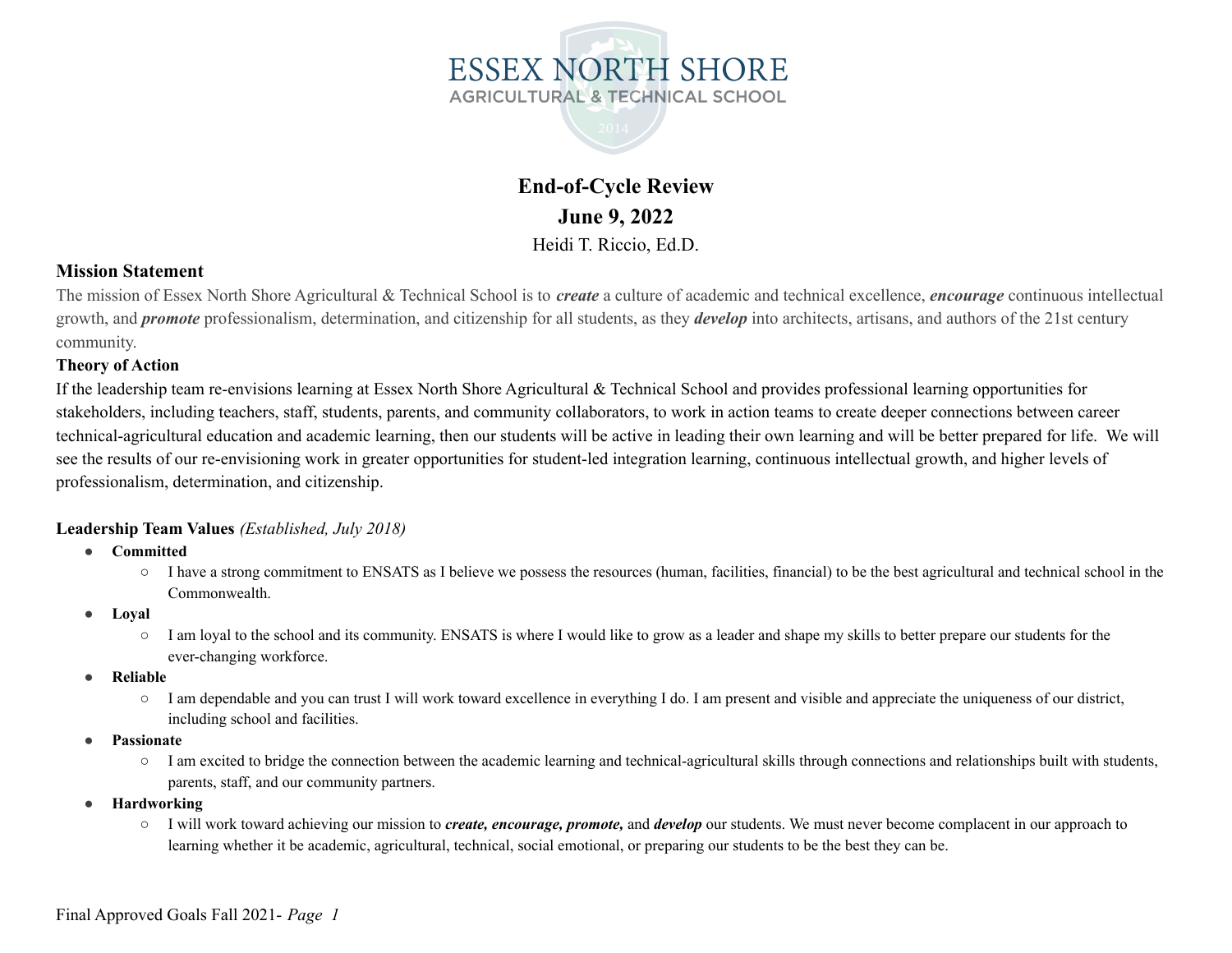

#### **Introduction**

In 2018, I was delighted to become the Superintendent-Director of Essex North Shore Agricultural & Technical School (ENSATS). That year, my SMART goals focused on creating a positive school **culture and CTE Pathways**. While we made significant progress related to both, COVID-19 had a profound impact on the social and emotional well being of all stakeholders. Although the district remained constant in our mission of **creating a culture of technical and academic excellence**, we would be remiss if we did not recognize the toll COVID-19 took on all of us. With that, I present my 2022 SMARTIE goals that reintroduce **culture** as a primary focus. Please note, creating an environment of positive culture is a long process and not done by a single person. It is a team effort that starts with all stakeholders working together toward a shared commitment to our future workforce. This happens over time and will not be complete in one year. Culture is ever evolving, and we will collectively adjust and adapt accordingly.

| <b>Professional Practice Goal</b>                                                                                                                                                  | <b>Student Learning Goal</b>                                                                                                                                                                             | <b>District Improvement Goal</b>                                                                                                                                                                                                                                                                   |
|------------------------------------------------------------------------------------------------------------------------------------------------------------------------------------|----------------------------------------------------------------------------------------------------------------------------------------------------------------------------------------------------------|----------------------------------------------------------------------------------------------------------------------------------------------------------------------------------------------------------------------------------------------------------------------------------------------------|
| I will work with the leadership team, labor<br>unions, unrepresented (nonunion and<br>contractual) staff, students, and families toward<br>a positive school culture by June 2022. | I will work with all stakeholders to provide<br>meaningful career and academic pathways<br>through promoting content-specific skills<br>acquisition, common assessments, and CTE<br>Pathways coursework. | I will work with staff and the broader school<br>community to promote the mission of our<br>school community related to cultural<br>proficiency and inclusive practices that reflect<br>understanding of and respect for staff, students,<br>and families' home languages, culture, and<br>values. |

**Please find the [Mid-Cycle Review Here](https://docs.google.com/document/d/1-0t1pa3Sf2fRnUfG74EjjPpDE30U6tOuWnf3rMLR7Vw/edit).**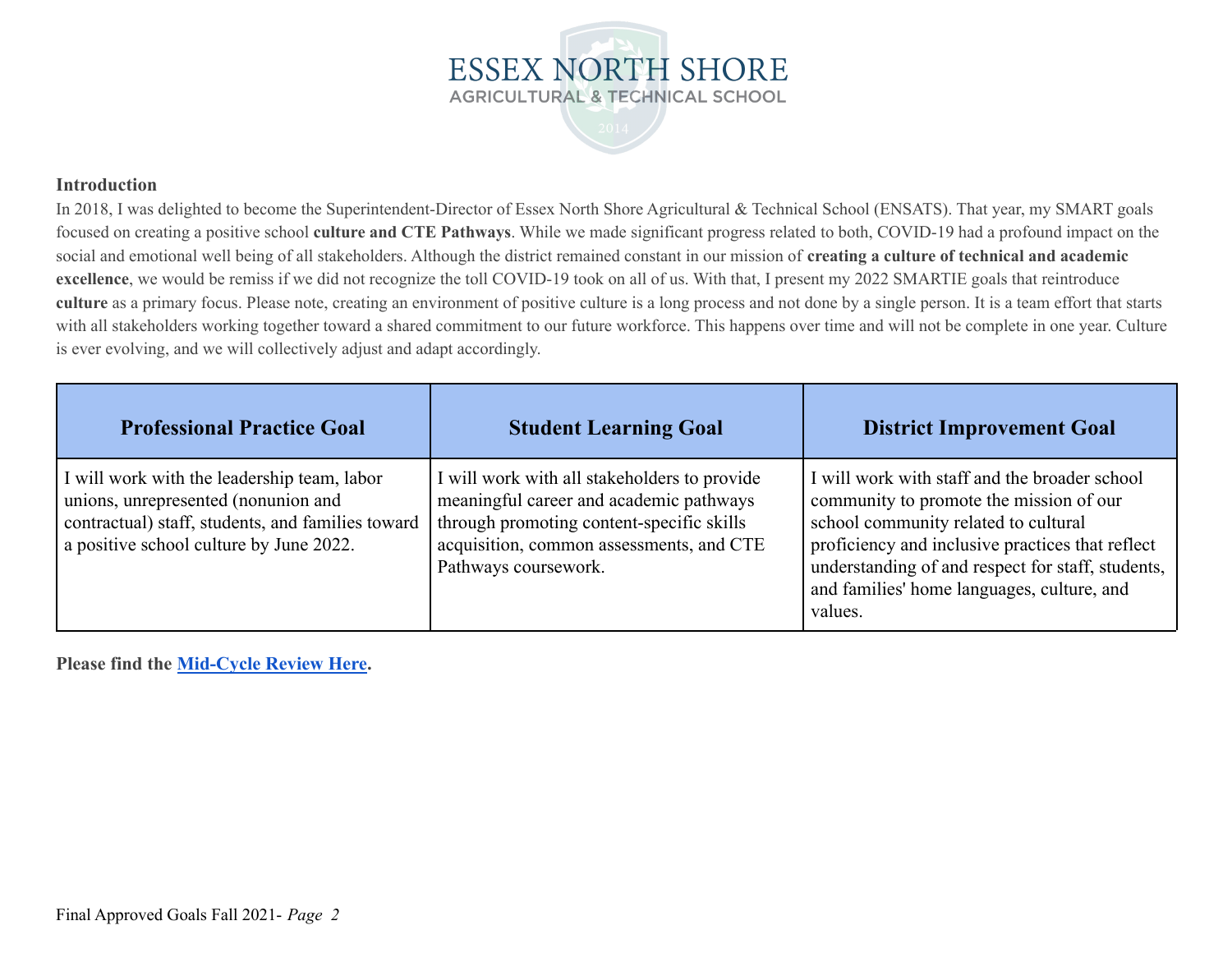

# **Professional Practice Goal**

**Culture** is the theme of this Professional Practice Goal.

I will work with the leadership team, labor unions, unrepresented (nonunion and contractual) staff, students, and families toward a positive school **culture** by June 2022.

| #2 Culture:<br>Promote a positive and inclusive school | Administer a Panorama Survey for<br>staff and students to establish                                                                                                                                                                                                                                                                                                                                                                                                                                                                                                                                                                                                               | <b>End-of-Year Review</b>                                                                                                                                                                                                                                                                                                                                                                                                                                                                                                                                                                                                                                                                                                                                                                                                                                                                                                                                                                                                                                                         |
|--------------------------------------------------------|-----------------------------------------------------------------------------------------------------------------------------------------------------------------------------------------------------------------------------------------------------------------------------------------------------------------------------------------------------------------------------------------------------------------------------------------------------------------------------------------------------------------------------------------------------------------------------------------------------------------------------------------------------------------------------------|-----------------------------------------------------------------------------------------------------------------------------------------------------------------------------------------------------------------------------------------------------------------------------------------------------------------------------------------------------------------------------------------------------------------------------------------------------------------------------------------------------------------------------------------------------------------------------------------------------------------------------------------------------------------------------------------------------------------------------------------------------------------------------------------------------------------------------------------------------------------------------------------------------------------------------------------------------------------------------------------------------------------------------------------------------------------------------------|
| culture for all staff and students.                    | school culture baseline in order to<br>benchmark progress.<br>2. Assist in the oversight of hiring<br>practices to recruit, select, and<br>retain new staff who will make a<br>positive contribution to school<br>culture.<br>3. Provide high-quality professional<br>development to all staff in cultural<br>proficiency and inclusive practices.<br>4. Create a Culture Action Team<br>(CAT) to coordinate school culture<br>action steps.<br>5. Reboot the Student Leadership<br>Team (SLT) to add student voice to<br>school culture planning.<br>6. Reboot the Professional Learning<br>Action Team (PLAT) to return staff<br>input to professional development<br>planning. | Action Item No. 1<br>Worked with thought partner, Michael Eatman, to<br>complete the Education Vital Signs (EVS) survey to all<br>stakeholders. Link to the EVS SURVEY<br>Presentation to stakeholders in summer to review the<br>survey results.<br>Created a Culture Action Team (CAT) in the spring who<br>will continue the work during summer 2022.<br>Action Item No. 2<br>Two administrators, an induction coach, and the DEI<br>coach attended the six-session Teacher Diversification<br>Professional Learning Community. Over the six sessions,<br>the ENSATS team reviewed data related to the District's<br>recruitment and retention strategies and explored<br>strategies to improve recruitment and retention strategies.<br>Two-tier recruitment teams have been created for open<br>positions. The first tier includes staff members and<br>supervisors. The second tier is a team of upper<br>management. If possible, as a final indicator, candidates<br>for teaching positions are asked to teach a lesson observed<br>by the Director and upper management. |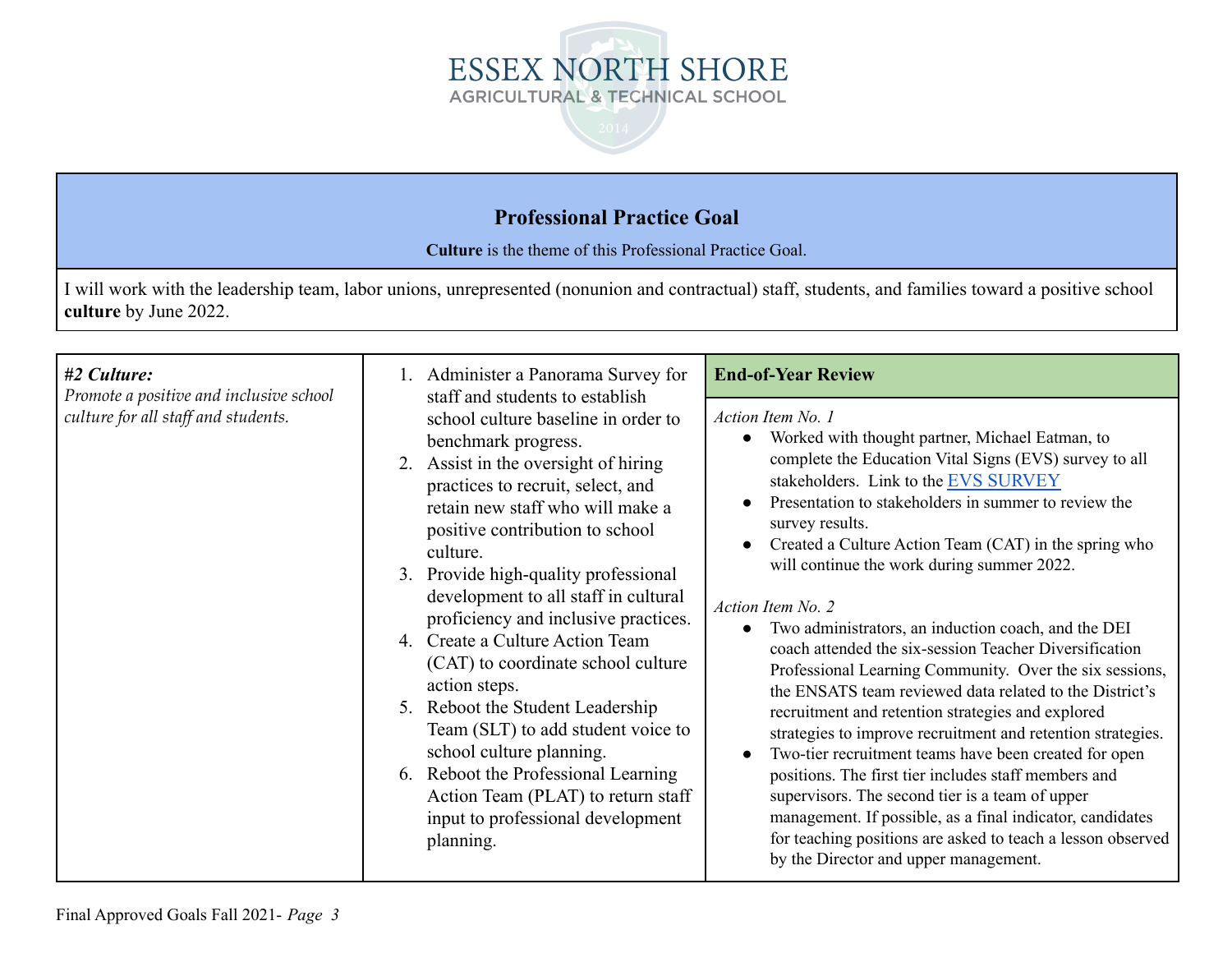

| Increased staffing in the School Counseling department to<br>accommodate an increase in services. This includes a<br>contracted counselor and life coach for staff and<br>administrators who assists in overflow needs in school<br>counseling. Hiring a support person for the WINGS<br>program to free up an adjustment counselor is another<br>position added.                                                                                                                                                                                                                                                                                       |
|---------------------------------------------------------------------------------------------------------------------------------------------------------------------------------------------------------------------------------------------------------------------------------------------------------------------------------------------------------------------------------------------------------------------------------------------------------------------------------------------------------------------------------------------------------------------------------------------------------------------------------------------------------|
| Action Item No. 3<br>On April 27, 2022, we held a half day of Professional<br>$\bullet$<br>Development related to Cultural Proficiency and<br>Inclusion. This Professional Development was facilitated<br>by Michael Eatman and a team of presenters. The<br>presentations focused on dealing with issues of race in the<br>classroom, understanding diversity in our school, and<br>supporting different learners.<br>Created a restraint training based on the findings of the<br>state evaluation team.<br>The District is part of a statewide pilot on quality CTAE<br>programming. This work will continue through a<br>problem-of-practice model. |
| Action Item No. 4<br>Culture Action Team (CAT) met for the first time with<br>Michael Eatman attending on April 4, 2022, to develop a<br>plan for the 2022-23 school year using results of the EVS<br>Survey. The CAT agreed to meet again in June 2022 and<br>three times over the summer to continue their planning.<br>These meetings will help frame the work for the<br>2022-2023 school year.                                                                                                                                                                                                                                                     |
| Action Item No. 5<br>The Student Leadership Team (SLT) has been rebooted to<br>$\bullet$                                                                                                                                                                                                                                                                                                                                                                                                                                                                                                                                                                |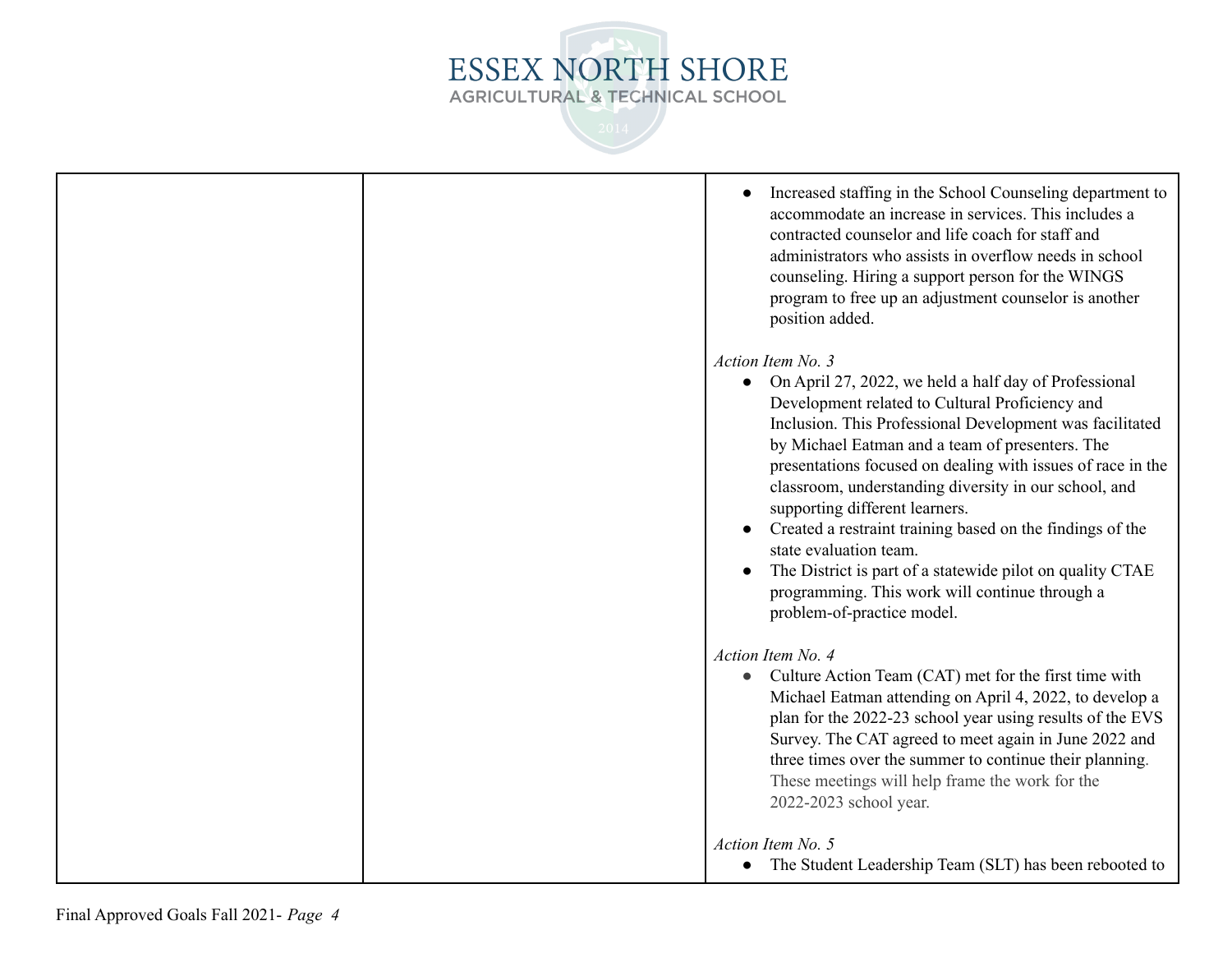

| add student voice to school culture planning. This group,<br>the Nest, includes a representative of each CTAE program<br>and grade level to provide student voice. This will<br>continue next school year.                                                                                                                                                                                                                                                                                                       |  |
|------------------------------------------------------------------------------------------------------------------------------------------------------------------------------------------------------------------------------------------------------------------------------------------------------------------------------------------------------------------------------------------------------------------------------------------------------------------------------------------------------------------|--|
| Action Item No. 6<br>• The Professional Learning Action Team (PLAT) was<br>rebooted in November of 2021. The team consisted of<br>administrators and academic, CTAE, and special<br>education teachers. The team developed a survey to<br>solicit needs from the faculty. The team identified themes<br>based on faculty feedback, planned, organized, and<br>provided professional development on March 11, 2022.<br>The team also provided feedback for additional scheduled<br>professional development days. |  |

### **Alignment to the Superintendent Standards**

- II-A. Environment
	- $\square$  Develops and executes effective plans, procedures, routines, and operational systems to address a full range of safety, health, and emotional and social needs of students.
- II-B-1. Recruitment and Hiring Strategies
	- ❏ Consistently identifies and hires effective administrators and educators who share the district's mission and increasingly reflect the diversity in backgrounds and identities across the commonwealth to meet all students' needs.
- II-B-2. Induction, Professional Development, and Career Growth Strategies
	- ❏ Implements a cohesive, districtwide approach to the development and retention of effective educators through comprehensive induction supports for new administrators and teachers and establishes robust criteria for the awarding of professional status; high-quality, job-embedded professional development aligned with school and district goals and provides distributed leadership opportunities to support career growth.
- IV-A-2. Mission and Core Values
	- ❏ Develops and secures, and/or promotes staff and community commitment to core values that drive a succinct, results-oriented mission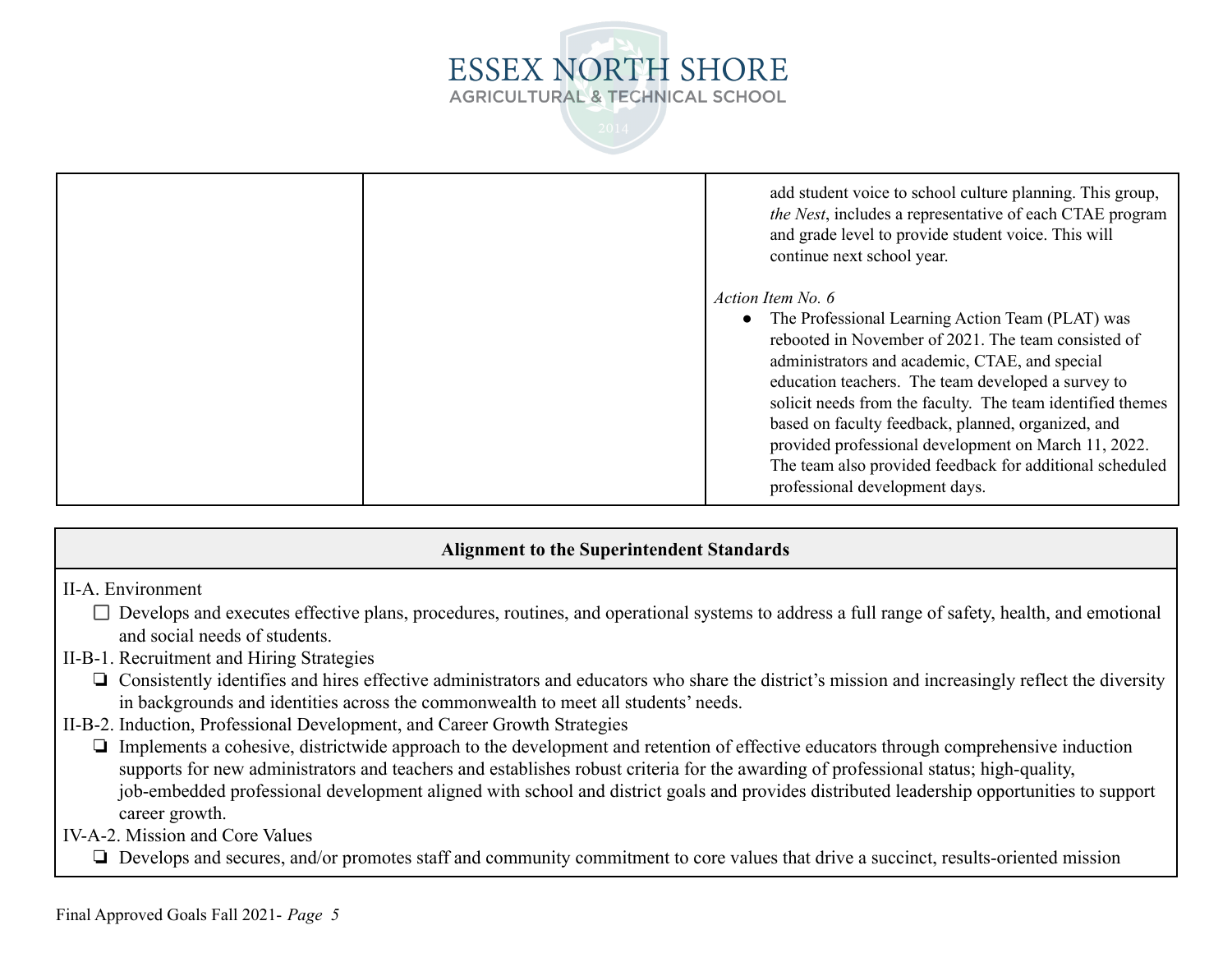

statement and ongoing decision making.

IV-B. Cultural Proficiency

❏ Ensures that policies and practices enable staff members and students to interact effectively in a culturally diverse environment in which students' backgrounds, identities, strengths, and challenges are respected.

# **Based on 5-Year [Strategic](https://docs.google.com/document/d/120O-1KLK_mqMsOgbevblllkW6fed3jQo1V-BGjF7QnE/edit?usp=sharing) Plan, adopted 6/2018-updated 10/2019**

# **Student Learning Goal**

**Content** learning is the theme of the Student Learning Goal.

I will work with all stakeholders to provide meaningful career and academic pathways through supporting **content**-specific skills acquisition, common assessments, and CTE Pathways coursework.

| $# 1$ Pathways:<br>Ensure that the educational experiences<br>provide opportunities for meaningful<br>career and academic pathways. | 1. Expand program opportunities<br>and access for students.<br>2. Implement integration learning<br>that meaningfully connects<br>career technical and agricultural<br>education with academic skills,<br>including curriculum work,<br>professional learning, and<br>common planning time. | <b>End-of-Year Review</b><br>Action Item No. 1<br>• Offer two new pilot double-block integration learning<br>courses for students from select clusters and begin<br>planning for Grade 11 students in 2022-23 that allow<br>students to explore applied interconnections between<br>Algebra II and Physics along with Agricultural Sciences<br>(Pathways) with English 11.<br>Gathered feedback to make adjustments to Pathways<br>$\bullet$<br>courses for 2022-23. This includes expanding the<br>Seminar course to include our Graduate Profile. |
|-------------------------------------------------------------------------------------------------------------------------------------|---------------------------------------------------------------------------------------------------------------------------------------------------------------------------------------------------------------------------------------------------------------------------------------------|-----------------------------------------------------------------------------------------------------------------------------------------------------------------------------------------------------------------------------------------------------------------------------------------------------------------------------------------------------------------------------------------------------------------------------------------------------------------------------------------------------------------------------------------------------|
|-------------------------------------------------------------------------------------------------------------------------------------|---------------------------------------------------------------------------------------------------------------------------------------------------------------------------------------------------------------------------------------------------------------------------------------------|-----------------------------------------------------------------------------------------------------------------------------------------------------------------------------------------------------------------------------------------------------------------------------------------------------------------------------------------------------------------------------------------------------------------------------------------------------------------------------------------------------------------------------------------------------|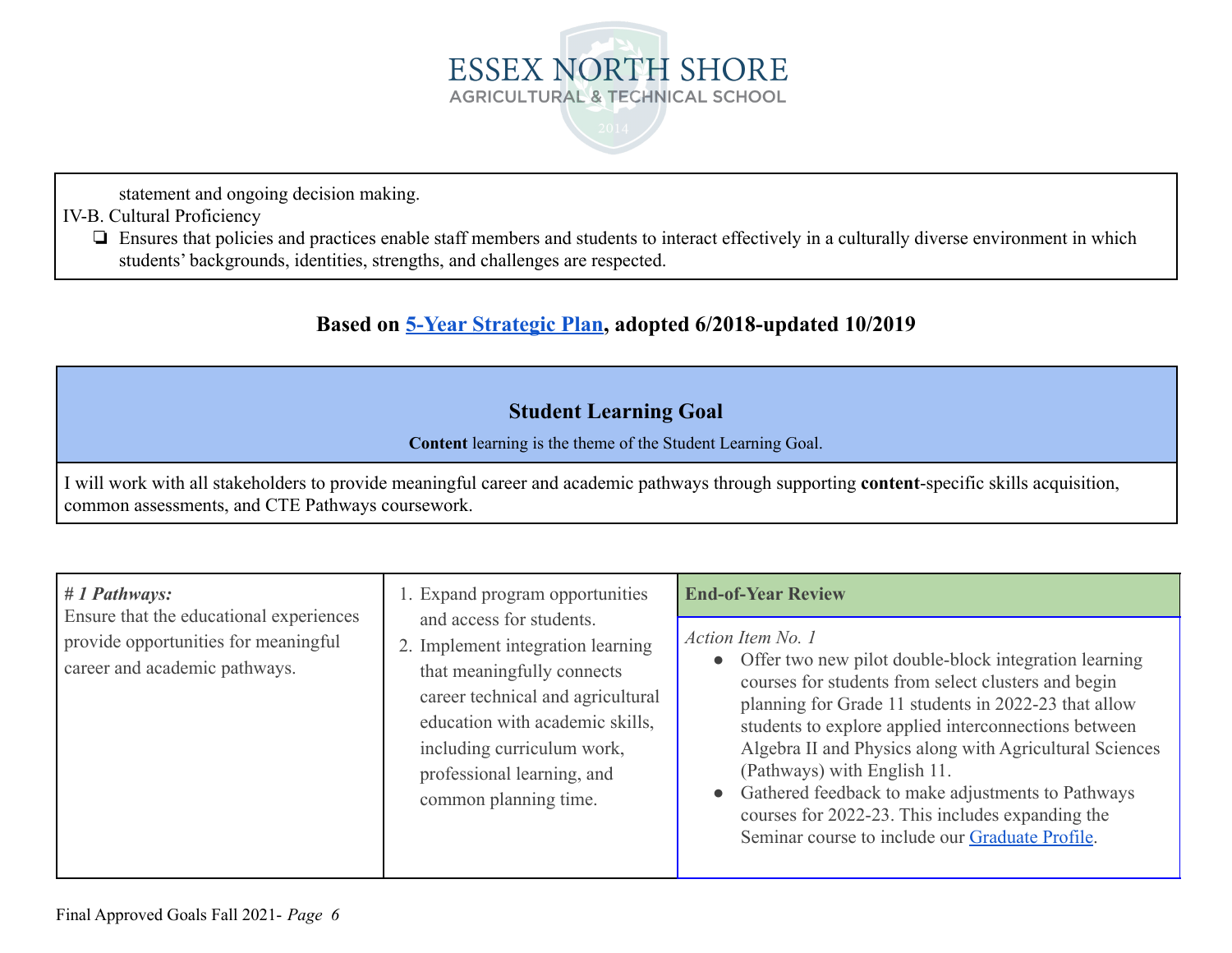# ESSEX NORTH SHORE AGRICULTURAL & TECHNICAL SCHOOL

| 3. Work with relevant staff to<br>expand Dual Enrollment and<br>Early College access.<br>4. Review and analyze data from<br>common assessments, statewide<br>testing data, other related student<br>learning indicators to address.<br>identified learning gaps as a<br>result of COVID-19.<br>5. Expand the operational reach of<br>the District Data Team to<br>conduct data analyses and<br>implement changes that impact<br>student skills acquisition.<br>6. Create Instructional Leadership<br>Teams to review, analyze data,<br>and recommend instructional<br>changes based on student<br>learning needs.<br>7. Re-engage the Professional<br>Learning Action Team for all<br>staff. | Action Item No. 2<br>Held the Winter Integration Academy over February<br>$\bullet$<br>vacation and the Spring Integration Academy over April<br>vacation, using funds from the DESE Math Acceleration<br>Grant.<br>Planned for a Summer Integration Academy for<br>incoming Freshmen using DESE Development and<br>Expansion of High Quality Summer Learning Grant.<br>Conducted a DESE Social Emotional Learning/Service<br>Learning Grant and Farm-to-School Grant a Food<br>Resources Expert Roundtable with ENSATS Pathways<br>students, the Salem Public Schools, and the Tufts<br>University New Entry Program, DESE Service Learning<br>experts, and with New Entry Farm to promote healthy<br>food systems and access to high-quality nutrition through<br>a Food Resources integration learning project.<br>Hosted 200 Salem fourth graders over four days, April 25, 26,<br>28, 29 2022, to tour ENSATS greenhouses, hydroponic<br>systems, harvest vegetables, learn about propagation, and<br>work with ENSATS students to ship greens to New Entry<br>Farm in Beverly for distribution.<br>Hold our 1st-Annual Integration Learning Exhibition in<br>the Library/Media Center for sharing integration learning<br>outcomes with a schoolwide audience on June 15, 2022.<br>Grade 9 Seminar classes completed multiple service<br>learning projects, including raising funds for Nourishing<br>the North Shore, Animal Rescue, and reengaging<br>NAGLY training to support students in the LGBTQ+<br>community.<br>Action Item No. 3<br>Received <b>Early College Designation</b> from MA DESE |
|----------------------------------------------------------------------------------------------------------------------------------------------------------------------------------------------------------------------------------------------------------------------------------------------------------------------------------------------------------------------------------------------------------------------------------------------------------------------------------------------------------------------------------------------------------------------------------------------------------------------------------------------------------------------------------------------|-------------------------------------------------------------------------------------------------------------------------------------------------------------------------------------------------------------------------------------------------------------------------------------------------------------------------------------------------------------------------------------------------------------------------------------------------------------------------------------------------------------------------------------------------------------------------------------------------------------------------------------------------------------------------------------------------------------------------------------------------------------------------------------------------------------------------------------------------------------------------------------------------------------------------------------------------------------------------------------------------------------------------------------------------------------------------------------------------------------------------------------------------------------------------------------------------------------------------------------------------------------------------------------------------------------------------------------------------------------------------------------------------------------------------------------------------------------------------------------------------------------------------------------------------------------------------------------------------------------|
|                                                                                                                                                                                                                                                                                                                                                                                                                                                                                                                                                                                                                                                                                              |                                                                                                                                                                                                                                                                                                                                                                                                                                                                                                                                                                                                                                                                                                                                                                                                                                                                                                                                                                                                                                                                                                                                                                                                                                                                                                                                                                                                                                                                                                                                                                                                             |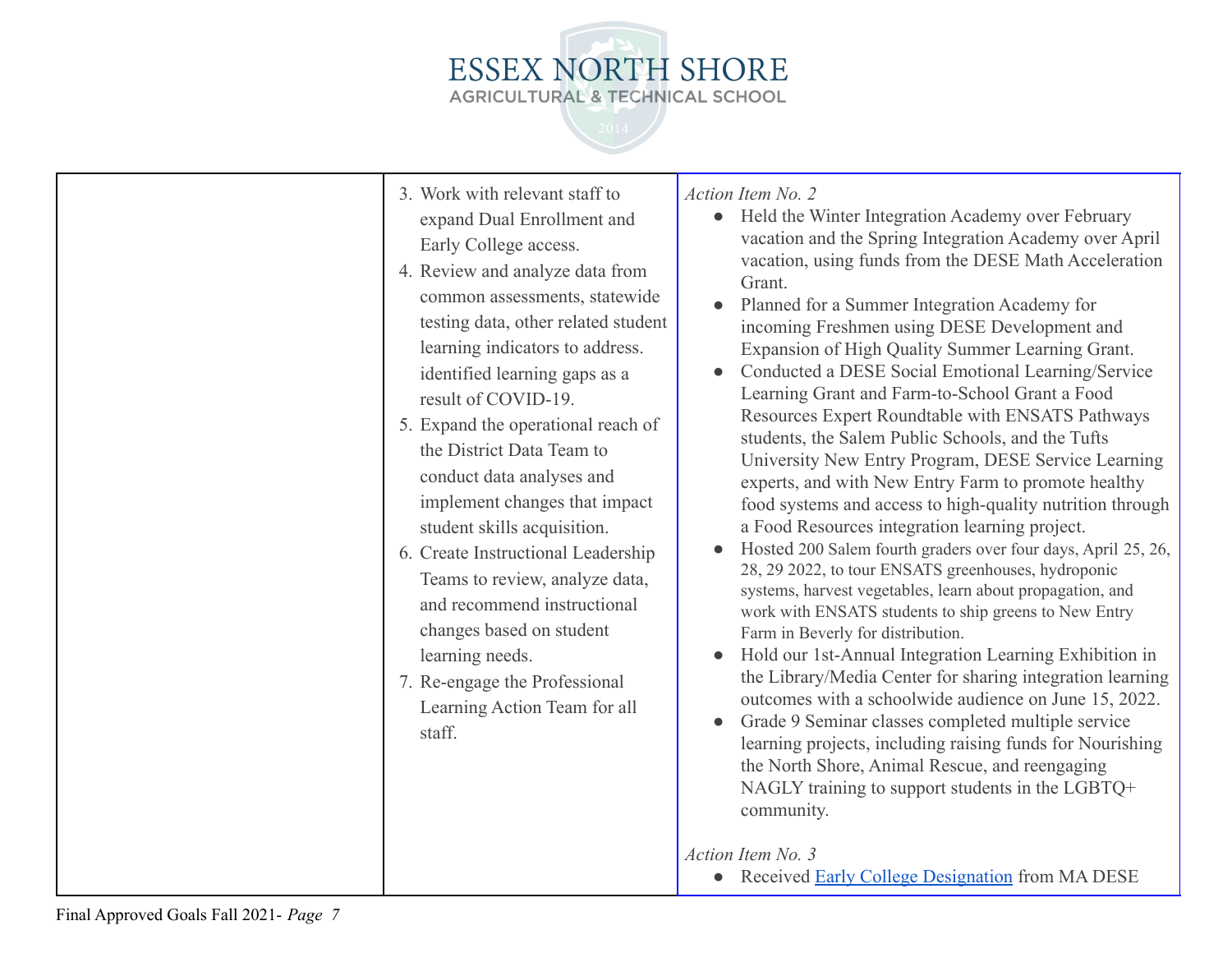

| March 2022. This will expand access to ENSAST<br>students to college coursework. We will be offering 5<br>Early College courses in the 22-23 school year.<br>Action Item No. 4<br>• Met monthly during the 2021-22 school year in<br>Professional Learning Communities to analyze data from<br>common assessments, statewide testing data, other<br>related student-learning indicators to address identified<br>learning gaps as a result of COVID-19.<br>Use IXL diagnostic data to focus on learning gaps in<br>mathematics for entering Grade 9 and 10 students in |
|------------------------------------------------------------------------------------------------------------------------------------------------------------------------------------------------------------------------------------------------------------------------------------------------------------------------------------------------------------------------------------------------------------------------------------------------------------------------------------------------------------------------------------------------------------------------|
| preparation for MCAS Mathematics testing.                                                                                                                                                                                                                                                                                                                                                                                                                                                                                                                              |
| Action Item No. 5<br>Formed and met monthly from January to June 2022 an<br>Instructional Leadership Team (ILT), representing<br>academics, career technical and agricultural education,<br>and special education to analyze CVTE equitable access<br>for ENSATS students.<br>Presented to DESE on May 12, 2022, the ENSATS report                                                                                                                                                                                                                                     |
| on data-analysis findings funded by the CVTE Equitable<br>Access Grant.                                                                                                                                                                                                                                                                                                                                                                                                                                                                                                |
| Action Item No. 6<br>Convened the Instructional Leadership Team (ILT) to<br>analyze relevant data related to CVTE equitable access.<br>Created an ILT report that recommends strategies to                                                                                                                                                                                                                                                                                                                                                                             |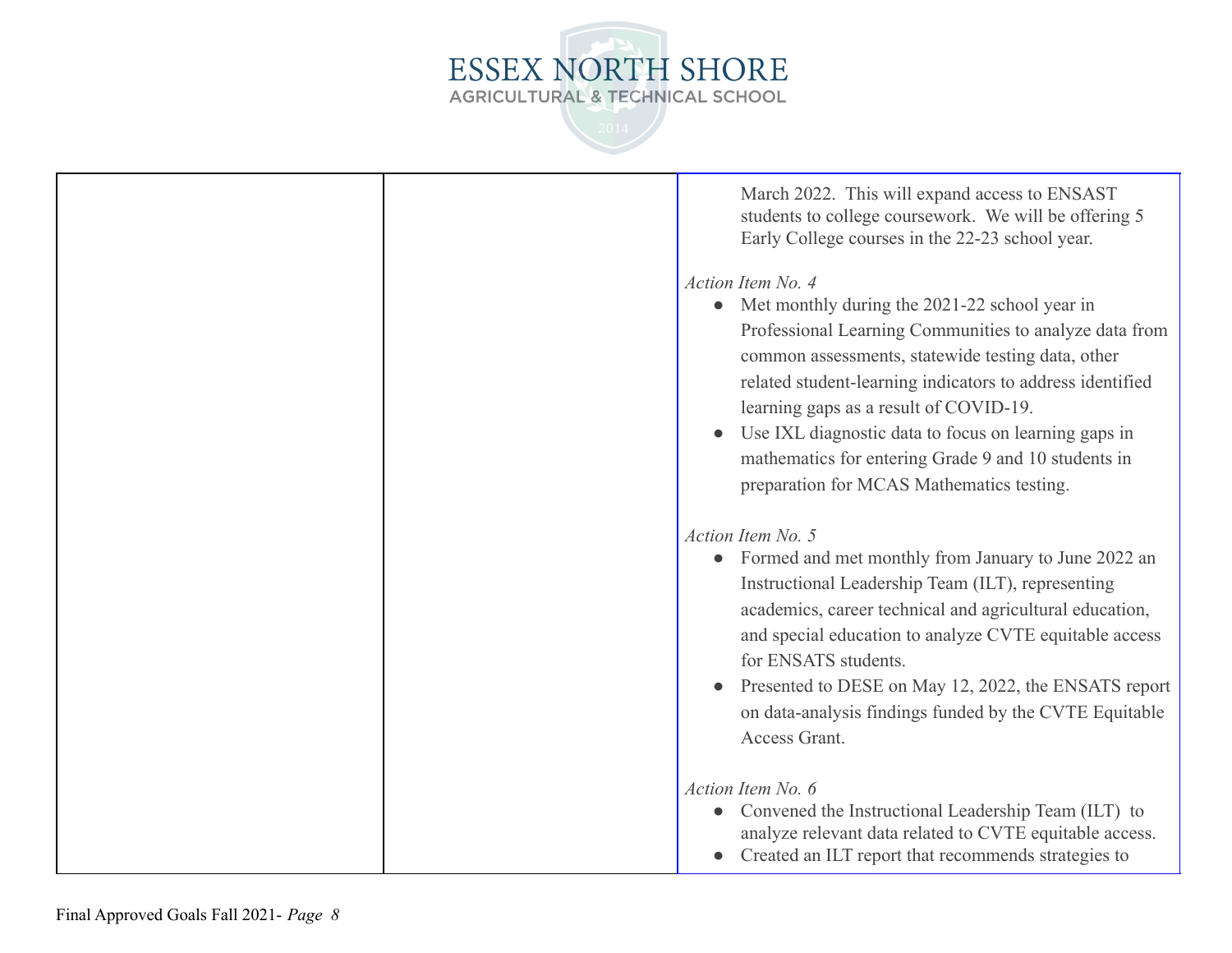



support student access based on data analysis. *Action Item No. 7* • The PLAT identified themes based on faculty feedback, planned, organized, and provided professional development on March 11, 2022. The team provided feedback for additional scheduled professional development days to the end of the 2021-22 school year.

**Alignment to the Superintendent Standards (MA DESE)**

I-B. Instruction

❏ Ensures that instructional practices in all settings reflect high expectations regarding content and quality of effort and work, engage all students, and are personalized to accommodate diverse learning styles, needs, interests, and levels of readiness.

## I-E-1. Data-Informed Decision Making

❏ Uses multiple sources of evidence including state, district, and school assessment results and growth data, educator evaluation data, and district culture and climate information, to assess and communicate the district's strengths and areas for improvement. Relies on disaggregated data to make decisions related to organizational performance, educator effectiveness, and student learning.

### III-B-1. Student Support

❏ Provides resources, professional development, and related supports to enable the identification of each student's academic, social, emotional, and behavioral needs, including students with disabilities and English learners and supports administrators to collaborate with families to address student needs, utilizing resources within and outside of the district.

### IV-A-1. Commitment to High Standards

❏ Fosters and models a shared commitment to high standards of teaching and learning among all administrators, with high expectations for achievement for all students.

### IV-D-1. Continuous Learning of Staff

❏ Sets expectations for administrators and teams to reflect on and collaborate around the effectiveness of a wide range of practices related to instruction and student learning. Encourages and models curiosity and a growth mind-set, and ensures that all administrators use data, research, and best practices to adapt practice and plan appropriate interventions to achieve improved results.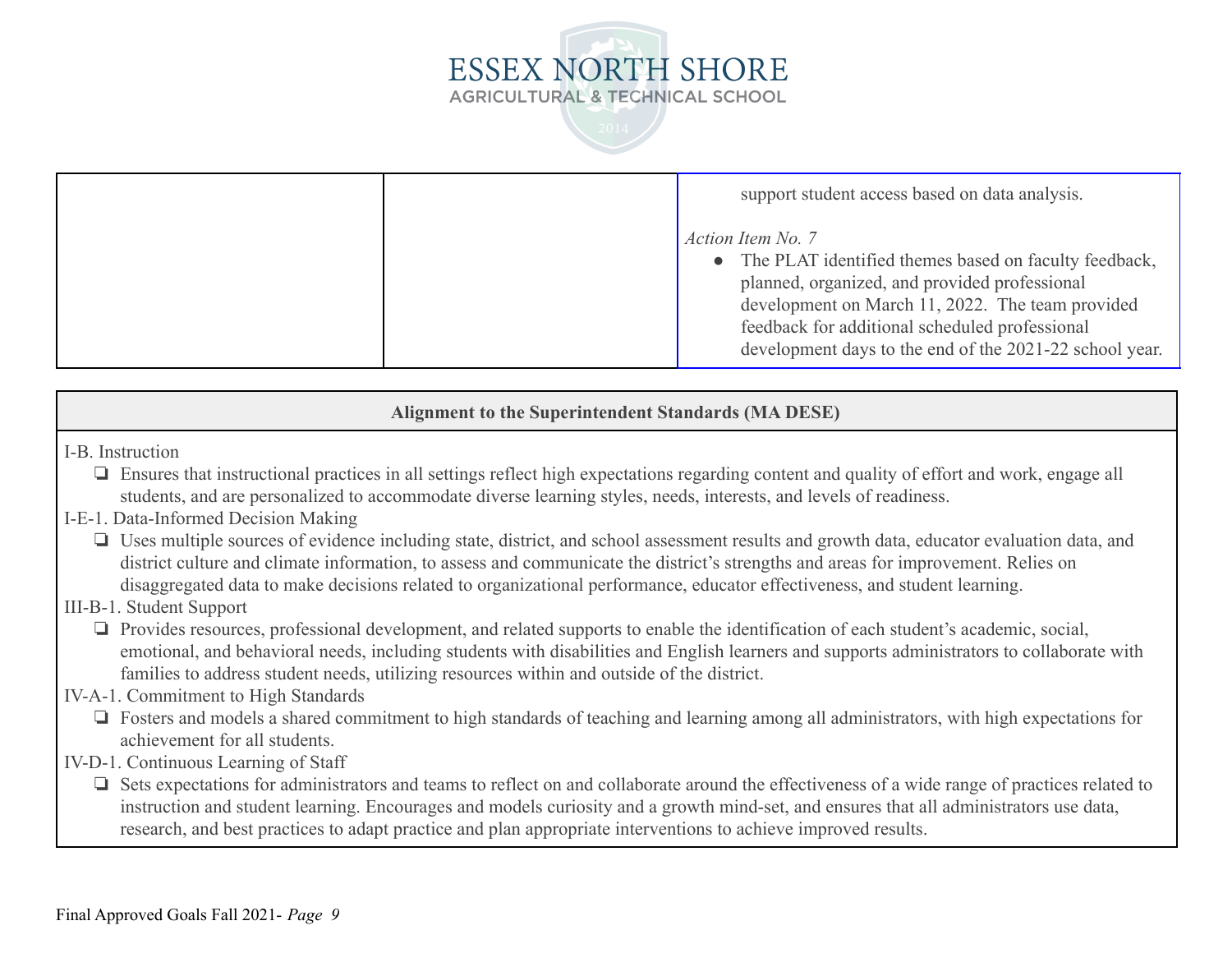



**Community** is the theme of the District Improvement Goal.

I will work with staff and the broader school **community** to promote the mission of our school community related to cultural proficiency and inclusive practices that reflect understanding of and respect for staff, students, and families' home languages, culture, and values.

| <b>Strategic Objective</b>                                    | <b>Action Steps</b>                                                                                                                                                                                                                                                                                                                                                                                                                                                                                                                  | <b>Mid-Cycle Review</b>                                                                                                                                                                                                                                                                                                                                                                                                                                                                                                                                                                                                                                                                                                                                                                          |
|---------------------------------------------------------------|--------------------------------------------------------------------------------------------------------------------------------------------------------------------------------------------------------------------------------------------------------------------------------------------------------------------------------------------------------------------------------------------------------------------------------------------------------------------------------------------------------------------------------------|--------------------------------------------------------------------------------------------------------------------------------------------------------------------------------------------------------------------------------------------------------------------------------------------------------------------------------------------------------------------------------------------------------------------------------------------------------------------------------------------------------------------------------------------------------------------------------------------------------------------------------------------------------------------------------------------------------------------------------------------------------------------------------------------------|
| #3 Community:<br>Build and foster community<br>relationships. | 1. Conduct the "Back to the Future" Protocol to<br>access stakeholder feedback to be used during<br>the next 5-Year Strategic Plan.<br>2. Create a new 5-Year Strategic Planning<br>Committee.<br>3. Review recruitment and admissions practices<br>as it relates to DEI.<br>4. Develop a working relationship with<br>Culture7.co related to DEI.<br>5. Develop an Equity Team to engage students<br>and staff in equitable and inclusive practices.<br>6. Promote additional Deeper Learning initiatives<br>through grant funding. | Action Item No. 1<br>"Back to the Future" Protocol completed for<br>Teachers, Administration, Facilities, Clerical,<br>and Food Service staff<br>Completing this month the final three<br>stakeholder outreach with Parents, Students,<br>Program Advisory, and Transportation<br>Coding of the completed "Back to the Future"<br>$\bullet$<br>Protocols feedback has begun to identify<br>emergent themes, issues, and hopes that will<br>serve as the focus for discussion when the<br>5-Year Strategic Planning Committee meets<br>Action Item No. 2<br>A 5-Year Strategic Planning Committee has been<br>named<br>First meeting of the 5-Year Strategic Planning<br>Committee is set for Tuesday, January 25, 2022<br>Action Item No. 3<br>We hired a Bilingual Family Liaison who serves on |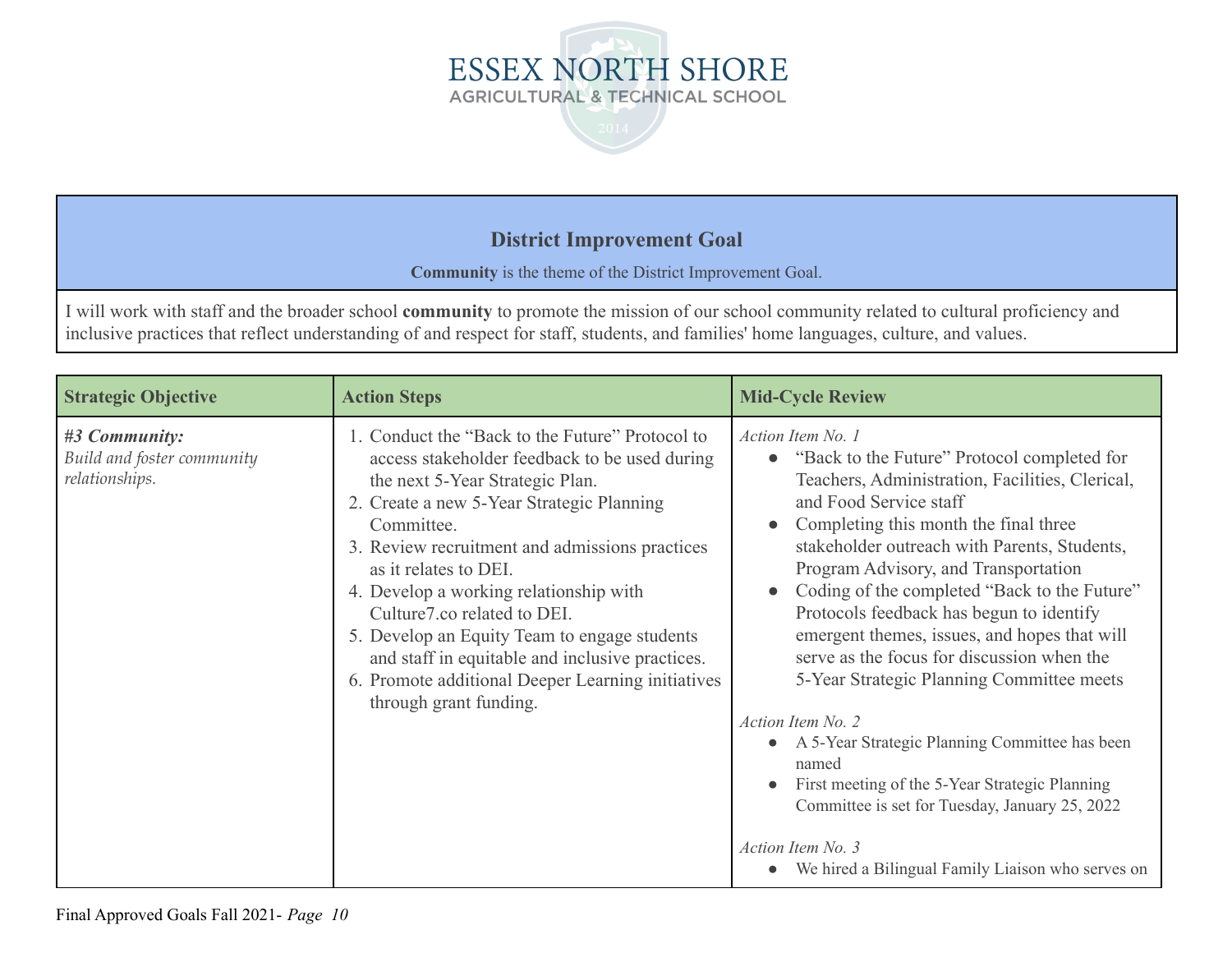

|  | our Admissions team for this school year<br>Our admissions outreach this year involved 16<br>middle school presentations, two being Gateway<br>community schools, to continue our outreach to<br>students and families who need to know about our<br>school and its mission so that they are empowered<br>to apply<br>Our Bilingual Family Liaison has been conducting<br>follow-up communications with applicants'<br>families who identify as speaking a language other<br>than English in the home during the admissions<br>process |
|--|----------------------------------------------------------------------------------------------------------------------------------------------------------------------------------------------------------------------------------------------------------------------------------------------------------------------------------------------------------------------------------------------------------------------------------------------------------------------------------------------------------------------------------------|
|  | Action Item No. 4<br>Leadership meets bi-monthly with Culture7.co to<br>plan and coordinate our school-wide DEI work.<br>Culture7.co also continues to meet with our DEI<br>Team                                                                                                                                                                                                                                                                                                                                                       |
|  | Action Item No. 5<br>Our DEI Team has been created<br>Four DEI Coordinators have been appointed<br>The DEI Team meets regularly and has coordinated<br>their work based on direction from Michael<br>Eatman, from Culture7.co                                                                                                                                                                                                                                                                                                          |
|  | Action Item No. 6<br>The Summer and Fall Integration Academies that<br>$\bullet$<br>involved student voice and choice involving the<br>engineering design process<br>Applied in December 2021 for two DESE Math<br>Acceleration grants and await approval to develop<br>intensive Deeper Learning Integration Learning                                                                                                                                                                                                                 |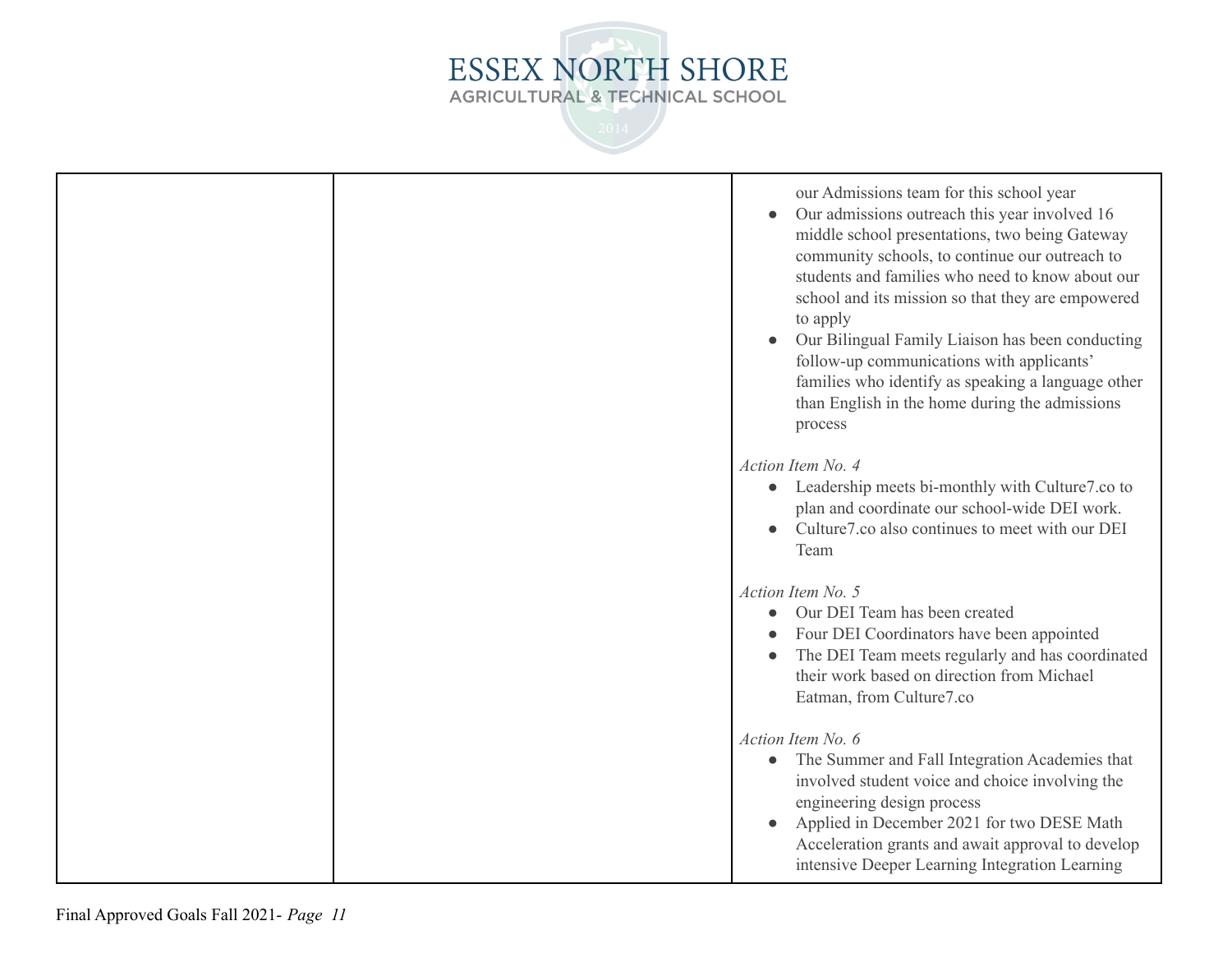

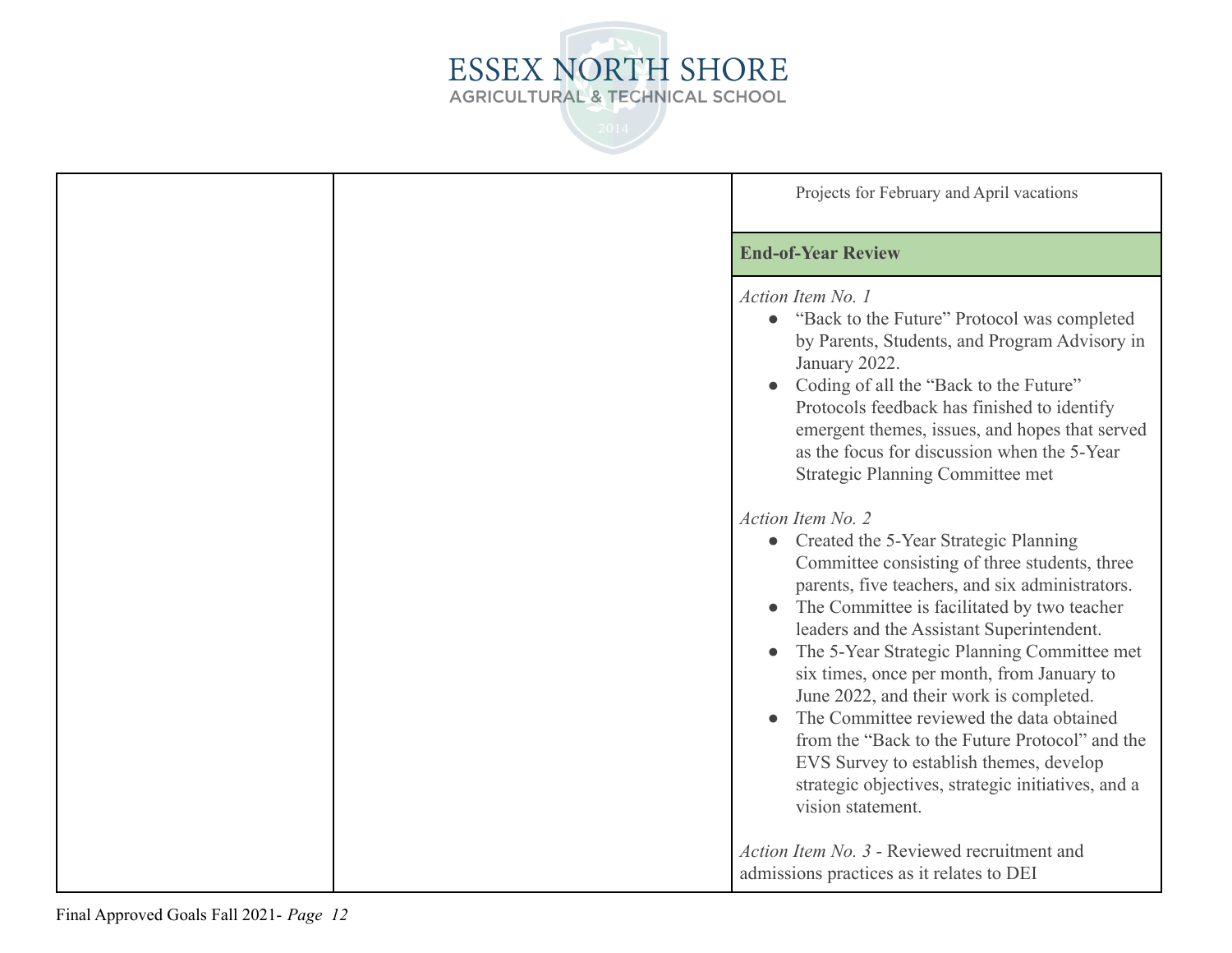

|  | • The Admissions Policy was updated and<br>approved in October. Adjustments were made<br>to the scoring for grades and discipline. |
|--|------------------------------------------------------------------------------------------------------------------------------------|
|  | <i>Action Item No. 4 - Developed a working relationship</i><br>with Culture7.co related to DEI                                     |
|  | <i>Action Item No. 5 - Developed an Equity Team to</i><br>engage students and staff in equitable and inclusive<br>practices        |
|  | Action Item No. 6 - Promoted additional Deeper<br>Learning initiates through grant-funded                                          |

|  |  | <b>Alignment to the Superintendent Standards</b> |  |
|--|--|--------------------------------------------------|--|
|--|--|--------------------------------------------------|--|

III-A. Family and Community Engagement

- ❏ Promotes the learning and growth of all students and the success of all staff through effective partnerships with families, community organizations, and other stakeholders that support the mission of the school and district.
- III-B-1. Student Support
	- ❏ Provides resources, professional development, and related supports to enable the identification of each student's academic, social, emotional, and behavioral needs, including students with disabilities and English learners. Supports administrators to collaborate with families to address student needs, utilizing resources within and outside of the district.
- IV-B-1. Policies and Practices
	- ❏ Develops and implements culturally responsive policies and practices that acknowledge the diverse backgrounds, identities, strengths, and challenges of administrators, students and staff. Provides administrators with relevant resources to support them in building culturally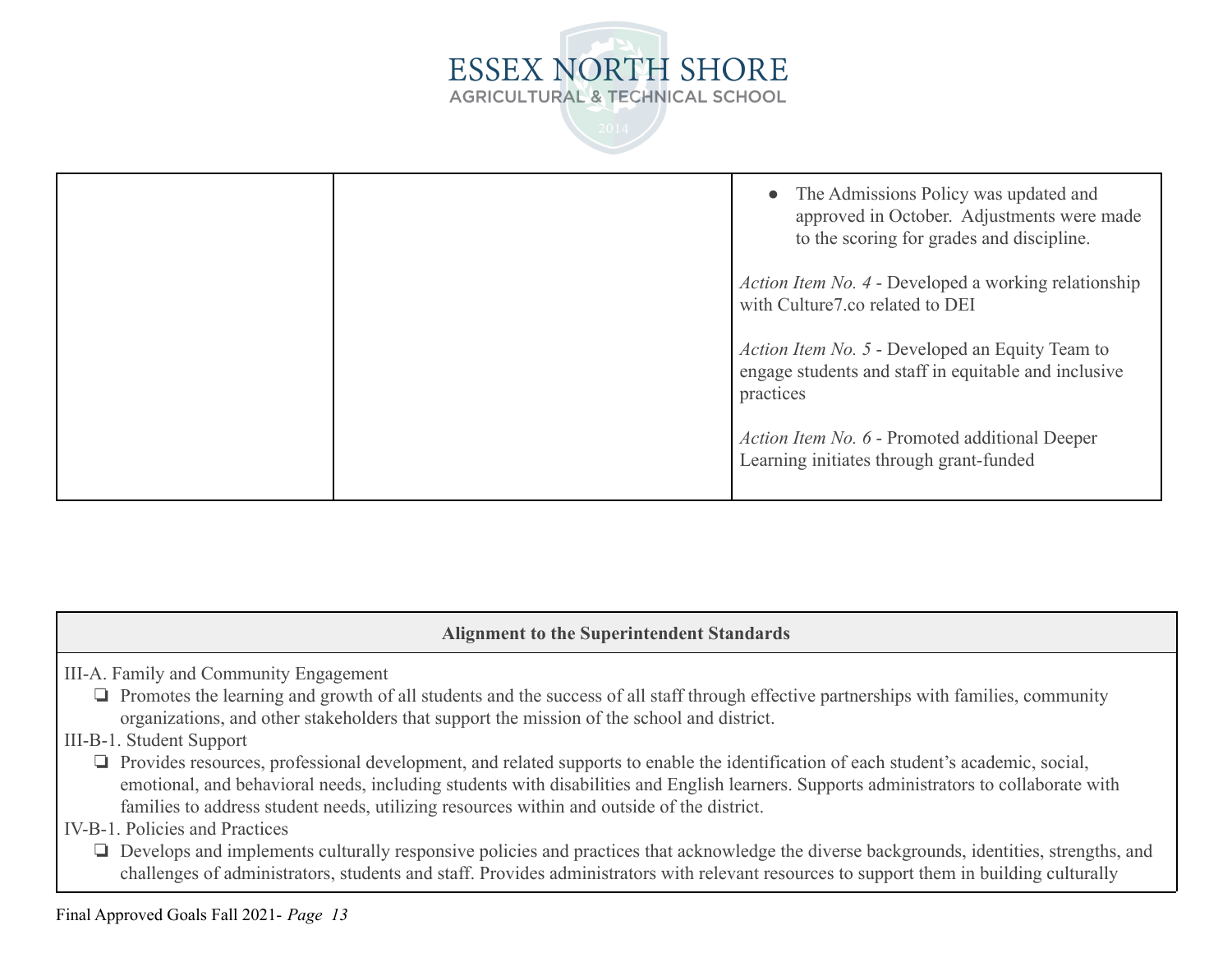

responsive learning environments and a school culture that affirms individual differences.

IV-E-1. Shared Vision Development

- ❏ Continuously engages administrators, staff, students, families, and community members in developing a shared educational vision focused on student preparation for college and career readiness, civic engagement, community contributions, and responsible citizenship.
- IV-F-2. Consensus Building
	- ❏ Employs a variety of strategies to build consensus within the district community while maintaining a commitment to decisions that are in the best interest of all students.

### **Abbreviations - A Reference Guide**

CAT - Culture Action Team. A team of teachers who worked to coordinate school culture action steps.

CTAE - Career Technical and Agricultural Education. Replaces CTE in future abbreviations related to ENSATS.

DEI - Diversity, Equity, and Inclusion.

EVS Survey - Education Vital Signs Survey. Provides a snapshot of the current school or classroom climate to identify areas both supporting and interfering with school success.

ILT - Instructional Leadership Team - A faculty team representing a cluster or content-area who will examine relevant data, including the Early Warning Indicator System, assessment, admissions, exploratory (non-traditional) placement, attendance and behavior, special education service trends, program placement, post-secondary options for recent graduates, After Dark Partnership program and recruitment data, EL recruitment data, staff hiring, and panorama survey data.

Integration Learning - Formerly known as CTAAC Integration, which began as a grant-funded effort to begin transforming teaching and learning at ENSATS during the 2018-19 school year as part of a school re-envisioning plan. Now in its fourth school year, the goal has broadened to promote highly engaging, student-centered instruction related to career technical, agricultural, and academic content, strategies, and skills through Integration Learning Projects that run during the school day, after school, on Saturdays, and school vacations.